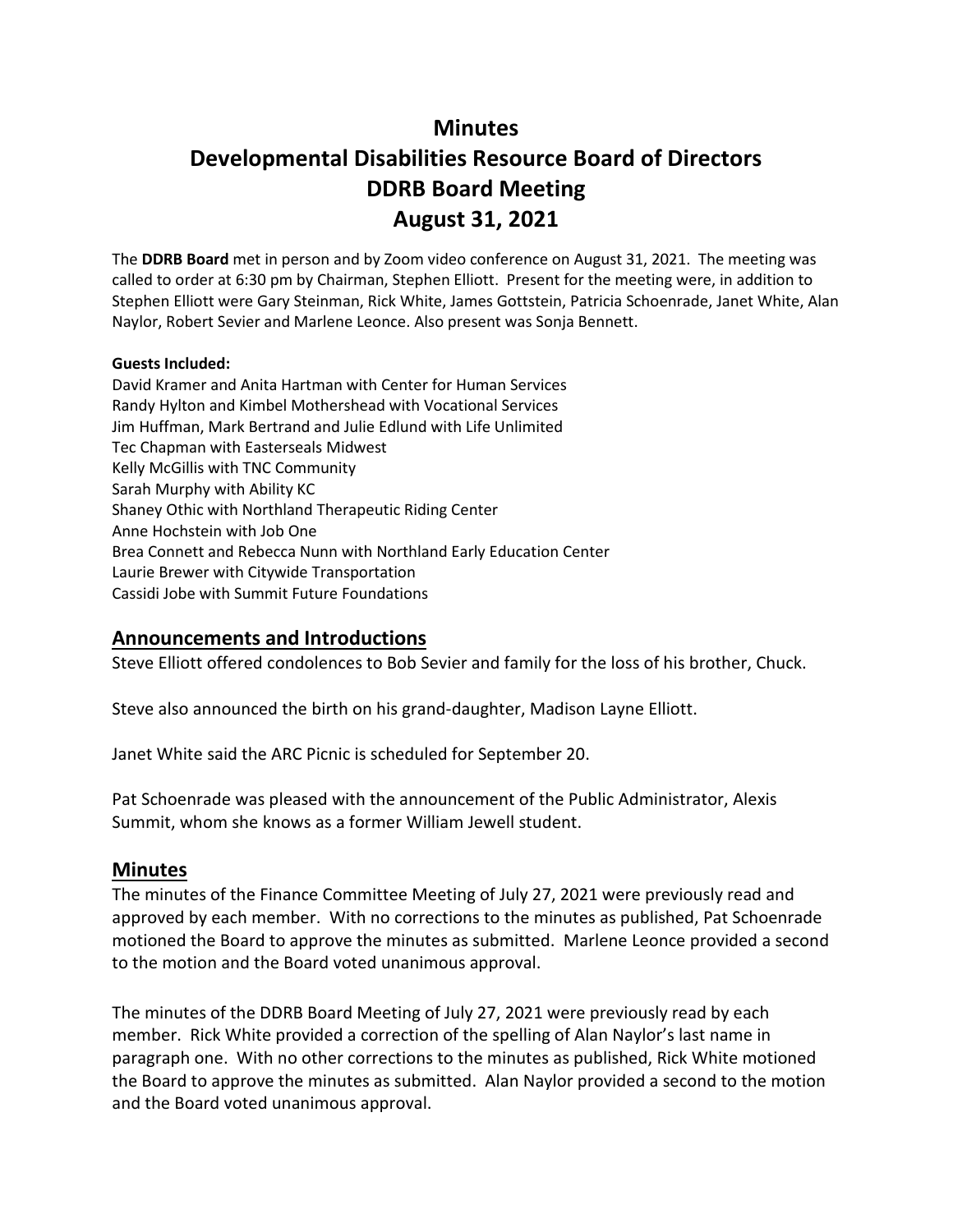# **Financial Report**

Rick White provided the following Financial Report for the month ending July 31, 2021.

#### **DDRB P&L YTD to Date July YTD**

| Total Income =          | \$5,811,451.21 |
|-------------------------|----------------|
| <b>Total Expenses =</b> | \$3,159,411.17 |
| Net Income $=$          | \$2,762,040.04 |

### **DDRB Balance Sheet July YTD**

| <b>Total Checking &amp; Savings =</b> | \$9,239,637.95  |
|---------------------------------------|-----------------|
| <b>Total Fixed Assets =</b>           | \$1,407,336.92  |
| <b>Total Assets =</b>                 | \$10,646,974.87 |
| <b>Total Liabilities=</b>             | 2.357.34        |
| <b>Total Fund Balance =</b>           | \$7,882,577.49  |
| Net Income $=$                        | \$2,762,040.04  |
| <b>Total Equity =</b>                 | \$10,644,617.53 |
| <b>Total Liabilities and Equity =</b> | \$10,646,974.87 |

# **TCM P & L Year to Date July YTD**

| $\bullet$ | Total Income =          | \$2,111,895.93 |
|-----------|-------------------------|----------------|
| $\bullet$ | <b>Total Expenses =</b> | \$1,905,293.47 |
| $\bullet$ | Net Income $=$          | \$206,602.46   |

### **TCM Balance Sheet July YTD**

| $\bullet$ | Total Checking & Savings =            | \$3,949,374.01 |
|-----------|---------------------------------------|----------------|
| $\bullet$ | <b>Total Assets =</b>                 | \$3,949,374.01 |
| $\bullet$ | Net Income $=$                        | \$3,949,374.01 |
|           | <b>Total Liabilities and Equity =</b> | \$3,949,374.00 |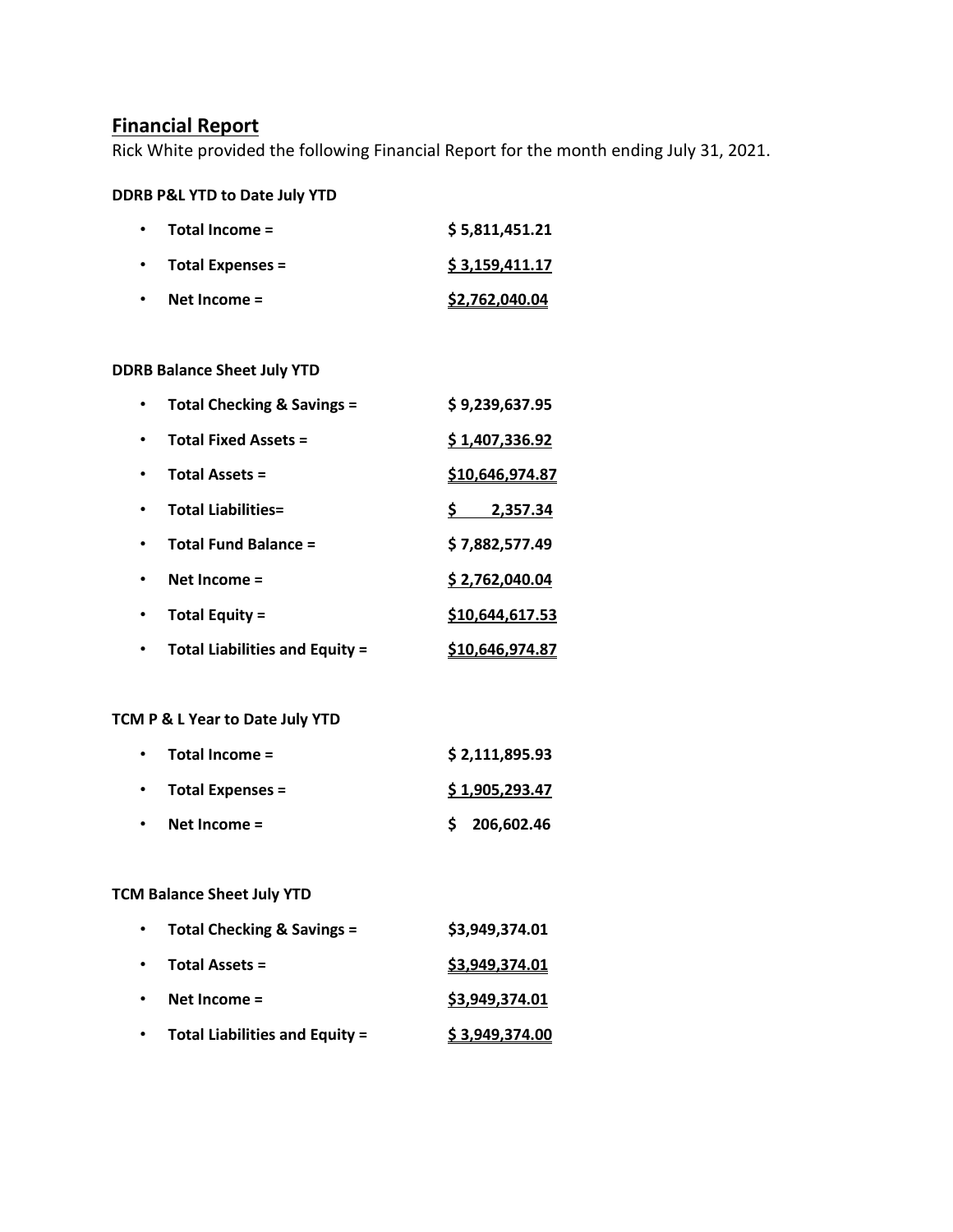### **RECAP of Investments – July YTD**

#### **DDRB**

| Long Term Reserves Investment:                    |    | \$5,716,000.00 |  |  |
|---------------------------------------------------|----|----------------|--|--|
| Long Term Investment Interest Earned YTD:         | S. | 37,115.59      |  |  |
| <b>Short Term Working Capital Investment:</b>     |    | \$2,353,000.00 |  |  |
| <b>Short Term Investment Interest Earned YTD:</b> |    | 412.11         |  |  |
| <b>TCM</b>                                        |    |                |  |  |
| Long-Term TCM Reserves Investment:                |    | \$3,235,000.00 |  |  |
| <b>TCM Interest YTD:</b>                          | Ś  | 21,547.05      |  |  |

### **Administrative Directors Report**

Sonja reported that the new CHS sign had been installed and shared pictures of before and after.

### **Executive Committee**

Steve Elliott advised the Board that we had received information from the Missouri Ethics Commission regarding the Personal Financial Disclosure process. The MEC is offering political subdivisions to author an ordinance or resolution regarding conflict of interest. He advised the Executive Committee does not want to issue an ordinance or resolution but rather continue with everyone reporting individually the required information to the MEC. The Board agreed unanimously.

### **Finance Committee**

**Ability KC** submitted a **capital grant request in the amount of \$1,210** to purchase five (5) industrial packing tables for their workshop. They provided three (3) bids for the tables and the request meets the guidelines both in product and financially. Rick White advised the Finance Committee had approved and recommends to the Board for approval. Steve Elliott motioned the Board to approve \$1,210 for the industrial tables. Marlene Leonce provided a second and the request passed by unanimous vote by roll call vote.

**TNC Community** submitted a request to the Board for assistance in funding two (2) new homes they have and/or will purchase in Clay County. TNC purchased a remodeled home, Chas Home, early in the year as a necessity as the former home to three (3) individuals was sold. The purchase price for the home was \$200,000. Rick White advised that the Finance Committee had approved the request and recommends to the Board for approval. Rick White motioned the Board to approve a 20% grant for the TNC Chas Home in the amount of \$40,000 contingent upon TNC finding grant funding for the remaining purchase price. Additionally, the DDRB Board require a signed option for the Board to purchase for the home in the event that TNC ceases to use the property as a home for developmentally disabled persons or ceases business operations. The DDRB Board will provide a letter of intent to grant the funds to enable TNC Community to seek other grant funding. The motion seconded by Alan Naylor and approved unanimously by roll call vote.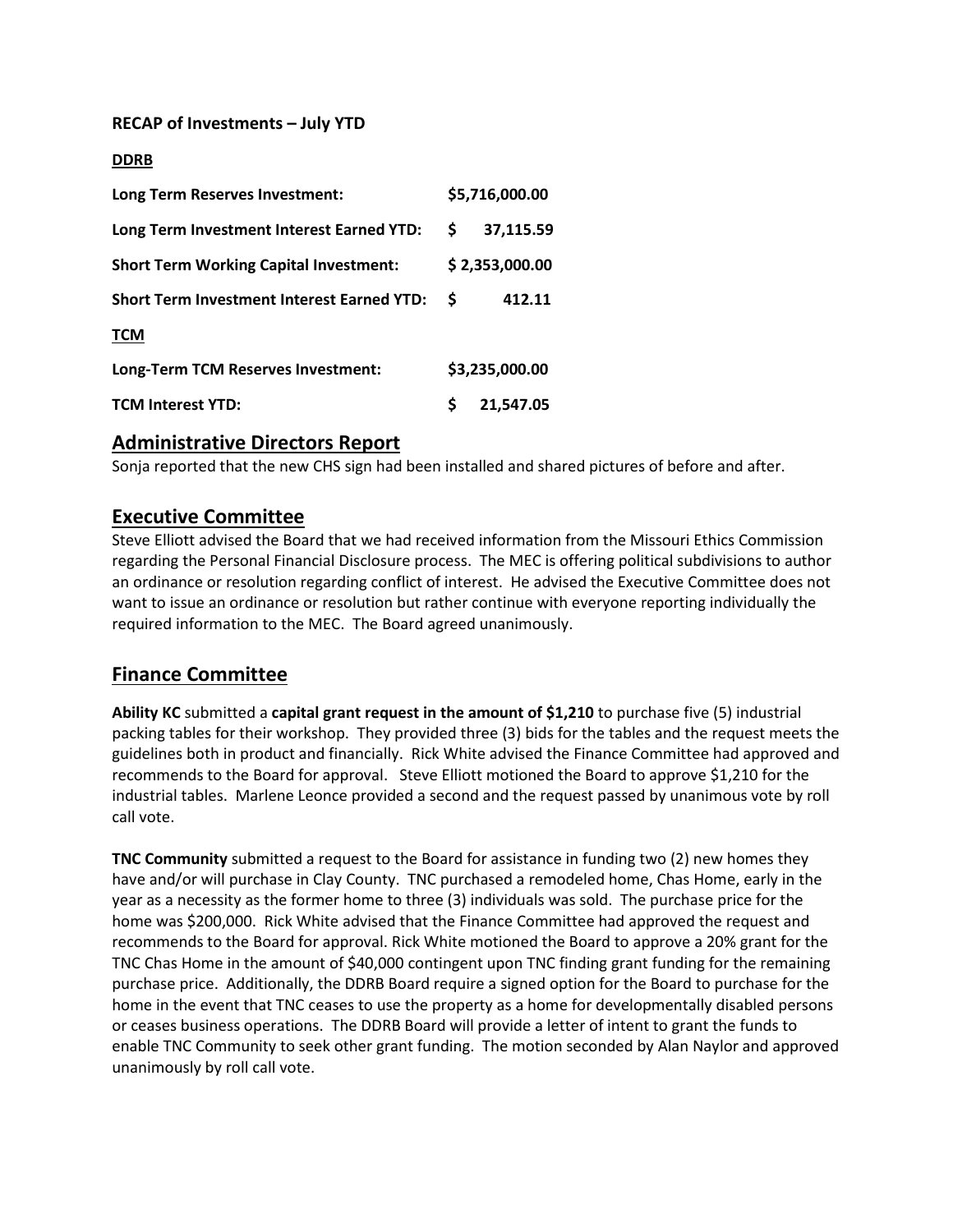**TNC Community** has contracted to purchase a new build, Belmont Home, in the same subdivision with an estimated cost of \$240,000. As this is a new build, Alan Naylor and others suggested some structural items to include such as an open concept with line of site, water membranes under the floor of a roll in shower/bathroom floor and safe room for shelter in a storm. The Finance Committee recognized these improvements may increase the cost. Rick White advised the Finance Committee approved the request and recommends to the Board for approval. He provided a motion the Board to approve a 20% grant for the TNC Belmont Home to include the cost of improvements and contingent upon TNC finding grant funding for the remaining purchase price. Additionally, the DDRB Board require a signed option to purchase the home in the event that TNC ceases to use the property as a home for developmentally disabled persons or ceases business operations. The DDRB Board will provide a letter of intent to grant the funds to enable TNC Community to seek other grant funding. The motion seconded by Alan Naylor and approved unanimously by roll call vote.

Sonja reported to the Finance Committee that Anita Hartman had approached her about **translation services**. CHS currently has about 28 consumers and families in which English is not their first language. The CHS staff is finding it difficult to communicate with these families, both verbally and written, and would like the option to utilize a translator. Rick White reported that the Finance Committee agreed that it was a need that should be addressed but felt this should be paid by CHS as a part of service coordination. He further reported that the Finance committee had agreed that if extra funding was needed for this program, CHS could petition the board for the additional funds.

Rick White reported that the Finance Committee reviewed the year-to-date July **CoViD19 Service Relief**  which had been extended to August 31, 2021. He reported the Finance Committee recommends the Board extend the CoViD Service Relief through October, 2021 at which time budgets for 2022 will be under review. Rick White motioned the Board to approve extending the CoViD19 Service Relief through October 2021. The motion was seconded by Alan Naylor and passed unanimously by the Board.

Sonja reported to the Finance Committee that she had been asked by **CHS** if we could process their **payment by ACH method** instead of issuing a check. Rick White reported that the Finance Committee agreed unanimously we could not to agree to this request. David Kramer, the CEO for Center for Human Services indicated this should not be a problem.

Rick White reported that the Finance Committee agreed to review the Operating Reserve Policy and report back to the Board. The Finance Committee also agreed to review the Bid Policy in concert with the Board Owned Property Committee.

### **Services Committee**

Pat Schoenrade provided the report for the Services Committee.

Pat provided a follow up on **Sheriff Akin's initiative** presented at the July Board meeting. Pat advised the she, Sonja, and Anita met to discuss the information that CHS staff have that could be useful to **law enforcement as they interaction on a call with some of our consumers**. Pat will set up a meeting with Sherriff Akin to learn about their data base, how it is presented to responding officers, and procedures for integrating the information. She will also ask about the possibility of his holding an informational meeting for families. Depending on the result, we may also approach city law enforcement units with a similar possibility. Consumer and/or guardian consent would be needed to be able to share information.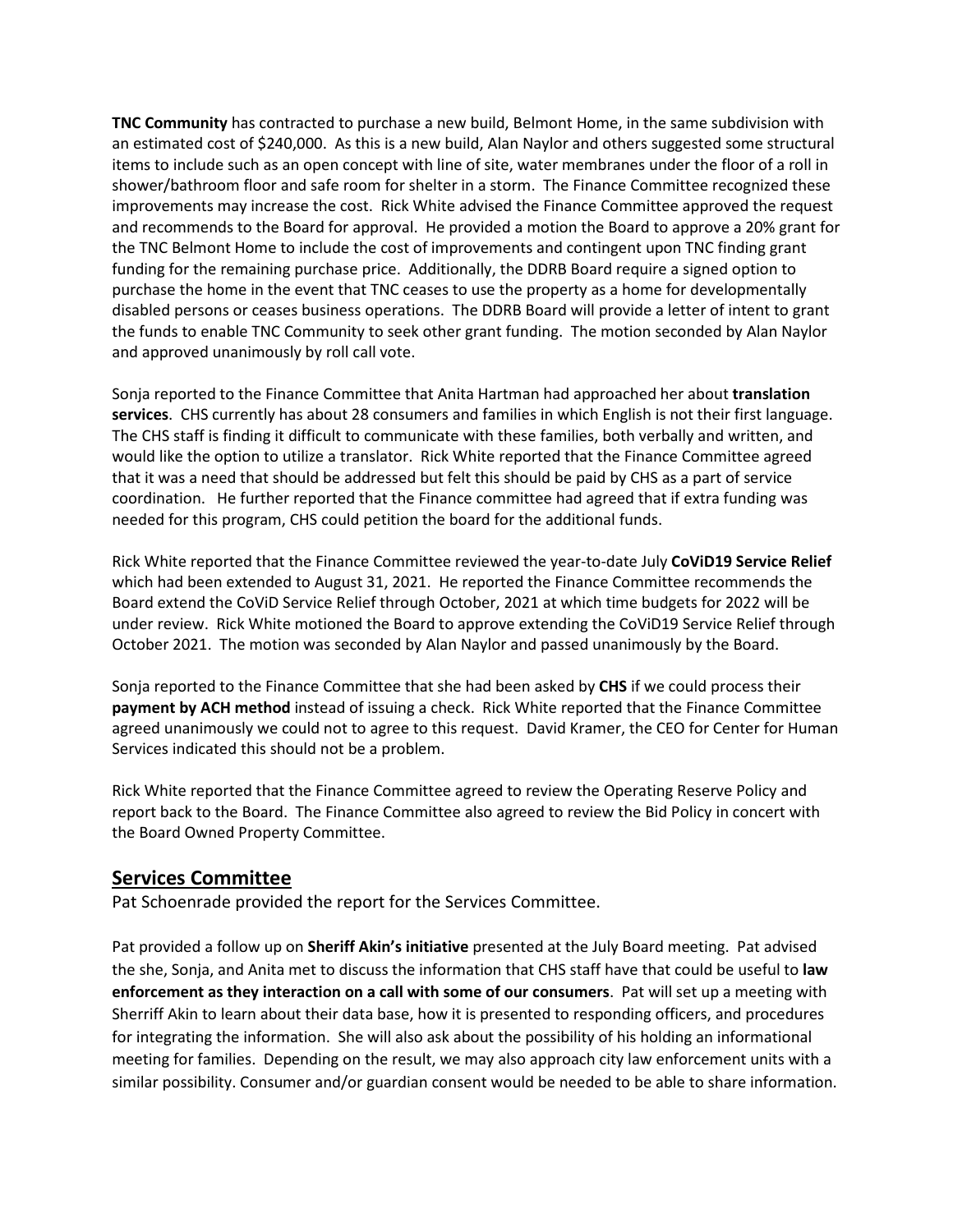Pat advised that responses to the **Services Survey** that Sonja and Anita designed and distributed to consumers, families, providers, and SC's have had a response rate of about 14% overall, varying from 10% to 40% within the various groups. While this may seem low, it is not unusual for an online survey, as folks are bombarded with surveys these days. A few more responses are anticipated, and Pat said, she will begin looking at the group responses this week and will have a report next month. While the responses cannot be considered a representative sample, we can almost certainly gain some helpful ideas from them.

**Tec Chapman with Easterseals Midwest** provided a follow up on the **ABA Clinic** and provided some success stories of clients served. The program serves children from age 3-10. They had a goal of serving 12 children in 2021. They are currently serving 9 children with 14 on the waitlist. He said that they are having difficulty recruiting staff, both full and part time. Pat Schoenrade asked him to share the application link as she thought maybe some her students at William Jewell might be interested. The Board members said they were pleased and satisfied with the results of the program and thanked Tec and his staff for their dedication.

**Anne Hochstein with Job One** reported on the **Supported Employment Program** which is now serving seven (7) individuals in Clay County. The established goal was to serve twenty-five (25) consumers by this time but with the pandemic, many consumers are still staying in under an abundance of caution. Anne also shared with the Board a program they had initiated in Jackson County as a result of the pandemic and the stay home orders affecting the workshop. Job One did not reopen the workshop but as they had many long-term employees Job One started a **Community Based Day Program** to ensure these individuals were not isolated. As an unintended result, they found this program to be a springboard for consumers to find satisfying work in the community. Jackson County EITAS provided funding for this in Jackson County. They would like to start this program in Clay County next year and will make a formal proposal to the Board with their 2022 Funding Application.

# **Board Owned Committee**

Alan Naylor provided the report for the Board Owned Property Committee.

As required by the By-Laws, Alan reported that Board Owned Property Committee reviewed the Lease of the Board Owned Property Manual. Alan Naylor said the BOP Committee suggested a change in the verbiage relative to the provision of keys to the homes owned by DDRB. He explained that all the houses now have digital code locks and suggested the wording should read keys and/or lock codes for each home. The BOP Committee suggested a few minor grammatical and punctuation correction. A copy of the Lease of the Board Owned Property Manual with corrections was provided to the Board members prior to the meeting for review. Alan Naylor motioned the Board to approve the changes of the Lease of the Board Owned Property Manual. Pat Schoenrade seconded the motion which passed unanimously.

Alan reported that the BOP Committee would work with the Finance Committee to review the Bid Policy. Alan commented that the Board's Manuals, Policies and Procedures should be consistent and noted the Bid Policy, as written in 2005, appeared inconsistent.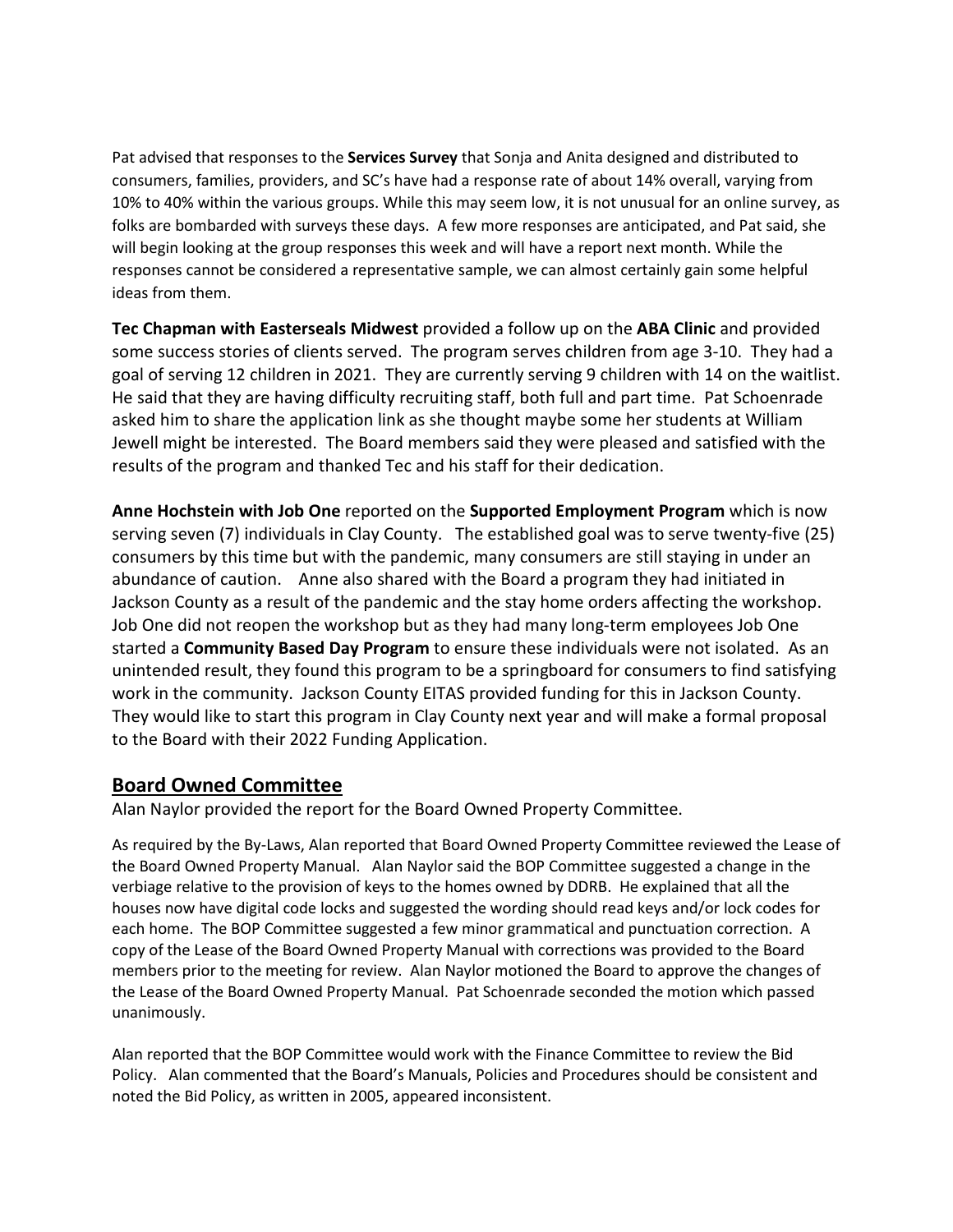Alan advised the following board owned property projects are pending bids:

#### **Kent Street**

- a. Front Landscaping
- **Liberty House**
	- a. Patio
	- b. Kitchen Remodel
	- c. Flooring

#### **Hampton House**

- a. Retaining Wall
- **Ridgeway House**
	- a. Sidewalk
	- b. Deck Railing

Alan reported that **office copy machine** is not working. The copy machine is over 10 years old. The parts are difficult to get and the repair costs are expensive and not a guarantee that additional repairs will not be needed. He said that Sonja had acquired multiple quotes on comparable machines and Fotos, our current service provider, had quoted \$4,995 for a similar machine. Alan said that the Board Owned Property Committee had approved the purchase. After much discussion, the Board agreed that the printing needs of the organization are not what they were when this machine was purchased in 2011 and the technology has changed. Justin Noel with Nightlifter Consulting agreed and said that an appropriate machine could be purchased for \$1000. The Board further agreed that an additional desktop printer for printing of checks would be in order and Justin said that the cost of printer for that purpose would be \$250 or less. The Board agreed these items could all be purchased under the current budget for office supplies and equipment and advised Sonja to work with Justin to get the printers in and installed as soon as possible.

# **Center for Human Services**

Anita Hartman reported that CHS has 38 full time employees and they are interviewing for four (4) new Service Coordinator. They are serving 1277 consumers. The Medicaid eligible rate was about 71%. She advised the Waiver List had not changed this month. Anita said that hiring people has been a challenge for the organization this past year.

# **Guest Communications**

**Randy Hylton with Vocational Services** reported that the bathroom project at the NKC Workshop had been completed and they were very pleased. He also advised that they had made the improvements to the lunch and breakrooms at the Liberty locations which have made cleaning and sanitizing much better.

**Cassidi Jobe with Summit Future Foundations** addressed the Board to introduce her organization. She said her organization is a sister company to Summit Behavioral Services and was started as an identified need in the community. They serve clients in Clay, Platte and Jackson counties and are currently serving 55 in Clay County. The organization is focused on inclusion focused transition-based services preparing young adults and their families for life after school. She said they are working on CARF accreditation and should have that by mid-year 2022. She inquired as to whether her organization and services would qualify for DDRB Funding; the Board agreed that it would. Rick White, Finance Committee chair,